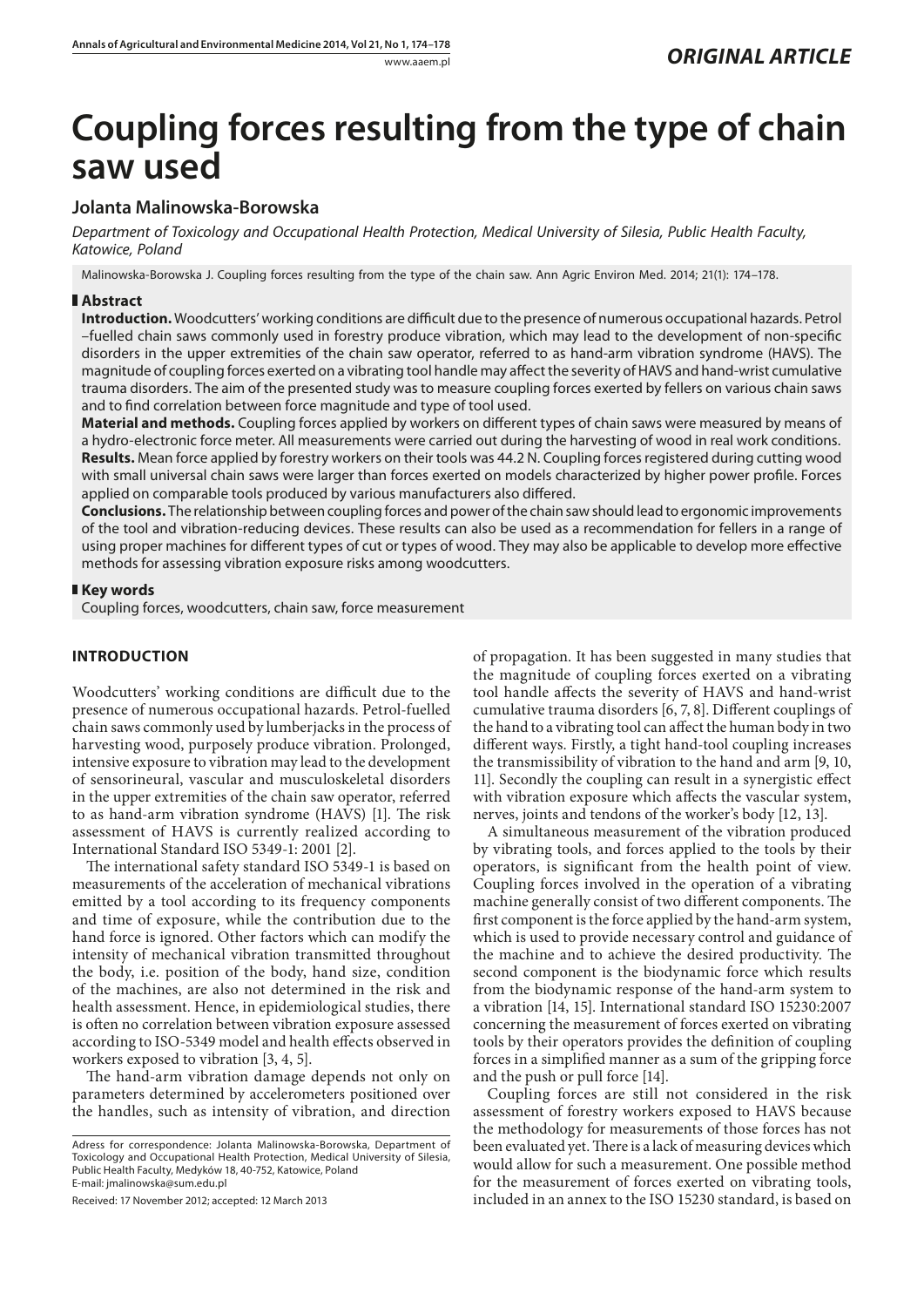Jolanta Malinowska-Borowska . Coupling forces resulting from the type of chain saw used

the hydro-electronic force meter [14, 16].

There are many variables involved in magnitude of coupling forces applied on chain saws. Different chain saws have various characteristics due to differences between models, maintenance history, sharpness of chains, age and different component configurations. The operator, type of wood and cutting technique also influence coupling forces [17].

#### **OBJECTIVE**

The aim of the presented study was to discover how the type of chain saw influences coupling forces. A detailed investigation of each of the variables involved was not intended. Understanding how the type of a chain saw affects the magnitude of coupling forces should lead to improvements in the ergonomic design of the tool and the workplace. A more detailed relationship between coupling forces and the power of various chain saws is also desirable for the development of safer and more efficient hand tools.

#### **MATERIAL AND METHODS**

**Methods, subjects and design.** Measurements of coupling forces were carried out for left-hand holding the front handle of the chain saw, as well as for the right-hand placed on the rear handle, by means of a hydro-electronic force meter (Fig. 1). An active liquid pad of the force meter was placed between the woodcutter's palm and the handle of the tool.



**Figure 1.** Hydro-electronic force meter and its components: 1 – Active Liquid Pad (ALP); 2 – pressure transducer; 3 – electronic manometer

Calibration of hydro-electronic force meter was performed in loading and unloading with a specially designed calibration system. A calibration was used to convert the force data into Newtons. Pressure values, displayed on a digital manometer of the force meter, was compared to load values measured by the tensometric load cell, displayed on a digital weight indicator (Fig. 2).

The loading and unloading of the device followed similar paths (Fig. 3). Measurement error in the range of 55 – 300 N did not exceed 2% (0 – 1.29%). For forces less than 55 N, measurement error was 2.7% – 29%. The correlation coefficient R > 0.99 showed that the device had good linearity.



**Figure 2.** Calibration system with its components: 1 – digital weight indicator;<br>3 – source of load; 4 – counterweight; 5 – tensometric load cell; 2,6 – hydro- $\overline{a}$  counterweight; 5 – tensometric load cell; 2,6 – hydroelectronic force meter



**Figure 3.** Calibration curves for the hydro-electronic force meter

The source population for the presented study was a group of 33 professional lumberjacks who had worked under normal logging conditions in Silesian forests. Workers had a mean age of 43 years (SD= 9.3) and mean seniority 13 years (SD= 9.0). Coupling forces were measured during three different kind of cuts, i.e. felling, cross-cutting and limbing. Felling is the action of cutting down a tree. The cross-cutting technique is used to cut trunk lying on the ground into logs. Limbing means removing branches from the trunk with the use of a chain saw. The type of cut was sequential. The tree was firstly felled (felling), the branches were then cut off (limbing), and finally it was cut into logs (cross-cutting).

The measurement cycle for all types of cuts lasted 21 seconds because this is the length of time required to complete cross-cutting, the shortest forest operation. Coupling forces were measured once per second. The data recorded for one measurement cycle were summarized with the mean as a measure of central tendency and standard deviation as a measure of dispersion. Woodcutters used the same own tool for all three logging operations. Routine maintenance, such as cleaning and sharpening of cutting teeth of chain saws, were carried out the day before the measurements in the same authorized servicing dealer. During logging, chain saw operators decided when the measurements should be stopped because of blunting of the saws. All measurements were undertaken during the process of harvesting wood in forestry districts localized in the Silesian Province of Poland.

**Machines characteristic.** In this work, the most common chain saws used by fellers were: Husqvarna model 353,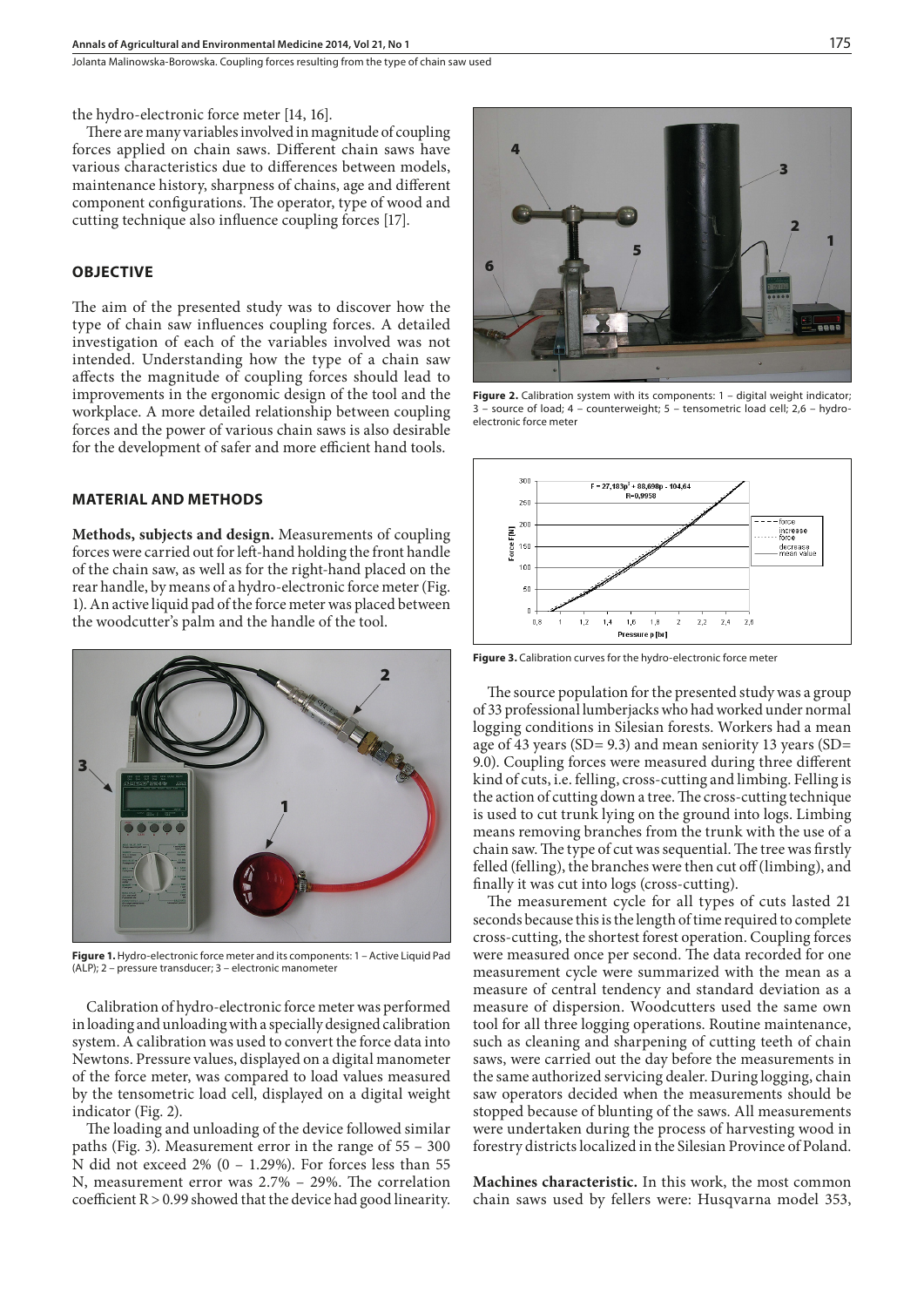Jolanta Malinowska-Borowska . Coupling forces resulting from the type of chain saw used

| Manufacturer                             | Husqvarna |           |           | Stihl     |                |           | Husgvarna |           |           | Stihl     |                | Dolmar |
|------------------------------------------|-----------|-----------|-----------|-----------|----------------|-----------|-----------|-----------|-----------|-----------|----------------|--------|
| Model                                    | 345       | 346 XP    | 353       | MS 260    | MS 250         | MS 280    | 372       | 357 XP    | 365       | MS 361    | MS 440         | 115i   |
| Type                                     | <b>HM</b> | <b>HM</b> | <b>HM</b> | <b>SM</b> | <b>SM</b>      | <b>SM</b> | HL        | <b>HL</b> | <b>HL</b> | <b>SL</b> | SL             | D      |
| Cylinder displacement (cm <sup>3</sup> ) | 45        | 45.0      | 51.7      | 48.7      | 45.4           | 54.7      | 70        | 56.5      | 65.1      | 59        | 71             | 52     |
| Power output<br>(kW)                     | 2.2       | 2.5       | 2.4       | 2.6       | 2.3            | 2.8       | 3.9       | 3.2       | 3.4       | 3.4       | $\overline{4}$ | 2.7    |
| Fuel tank volume (cm <sup>3</sup> )      | 500       | 500       | 500       | 460       | 470            | 520       | 770       | 680       | 770       | 685       | 500            | 560    |
| Oil tank volume (cm <sup>3</sup> )       | 250       | 280       | 280       | 290       | 280            | 280       | 400       | 380       | 400       | 325       | 260            | 280    |
| Weight (kg)                              | 4.8       | 4.8       | 5.0       | 4.7       | 4.6            | 5.3       | 6.1       | 5.5       | 5.9       | 5.6       | 6.3            | 4.6    |
| Weight to Power ratio (kg/kW)            | 2.2       | 1.9       | 2.1       | 1.8       | $\overline{2}$ | 1.9       | 1.6       | 1.7       | 1.7       | 1.6       | 1.6            | 1.7    |
|                                          |           |           |           |           |                |           |           |           |           |           |                |        |

**Table 1.** Comparison of all types of chain saws used by 33 woodcutters

Husqvarna model 357XP, Husqvarna model 346XP and Stihl model MS260. The lumberjacks also cut wood with the use of other models of tools produced by Stihl and Husqvarna. Comparison of all types of chain saws used by woodcutters in this study is presented in Table 1.

In the presented study, all chain saws used by forestry workers were divided into 5 groups according to the manufacturer and mass and power of the machine. In a group labeled 'HM' there were small and medium tools produced by Husqvarna (models: 345, 346 XP, 353). Models 357 XP, 365 and 372 had a power output bigger than 3 kW and were categorised as large, powerful chain saws (HL). Models MS 250, MS 260 and MS 280 by Stihl were in another group labeled 'SM'. Chain saws produced by Stihl and characterized by a higher power profile (MS 361 and MS 440) were in a group labeled 'SL'. The last type of chain saws used by lumberjacks, Dolmar 115i, was in the final group labeled 'D'.

**Statistical analysis.** Data analysis was performed with statistical software Statistica version 9 (Statsoft Poland, 2009). Data were summarized using the mean as a measure of central tendency and the standard deviation as a measure of dispersion. The  $\chi^2$  statistic was applied to independent data (tabulated in 2x2 contingency tables). A single factor analysis of variance (ANOVA) was used to study the influence of different types of chain saws on the magnitude of coupling forces. Differences were considered significant at the p<0.05 level.

Analysis of the relationship between the examined variables was carried out with the use of the backward elimination regression method. The model included all the available variables, namely the age, work experience, the hand for which the measurement of the forces was carried out, type of the cut, hardness of the wood and type of chain saw, after which the variables were removed one by one, checking how the removal of each variable influences the fitting of the regression model to the experimental data.

#### **RESULTS**

The most popular chain saws used in measurements were chain saws of premium range produced by Husqvarna (HM). These chain saws were the most often used and over 60% of measurements were carried out during logging with these tools (Fig. 4). Almost 8% of coupling force measurements were carried out during logging trees with powerful Husqvarna chain saws (HL). Tools produced by Stihl were used in 28% of measurements. Dolmar chain saws were very rarely used.



**Figure 4.** Frequency of coupling force measurements due to chain saw type

Frequency of coupling force measurements on different types of chain saws during felling, cross-cutting and limbing is presented in Table 2. No statistically significant difference was found between frequency of measurements during the three different techniques of cut and the chain saws used  $(p=0.12)$ .

**Table 2.** Frequency of coupling force measurements during felling, cross-cutting and limbing according to tool type

|               | Frequency of coupling force measurements (%) |      |      |      |       |  |  |  |
|---------------|----------------------------------------------|------|------|------|-------|--|--|--|
| Type of cut   | D                                            | HM   | SL   | SM   | HL    |  |  |  |
| Felling       | 14.3                                         | 11.7 | 20.0 | 20.0 | 22.00 |  |  |  |
| Cross-cutting | 85.7                                         | 72.7 | 64.0 | 46.7 | 65.8  |  |  |  |
| Limbing       | 0.0                                          | 15.6 | 16.0 | 33.3 | 12.2  |  |  |  |

Multiple regression analysis showed that the type of cut, wood hardness and chain saw type have an impact on the range of applied forces. Five of the variables, i.e. limbing, soft wood, hard wood, small all-round chain saw and large professional chain saw, included in the model of regression, had a significant influence on the average value of the force (Fig. 5).



**Figure 5.** Results of backward elimination regression. Beta coefficient is the standardized coefficient representing the independent contributions of each variable to the prediction of the dependent variable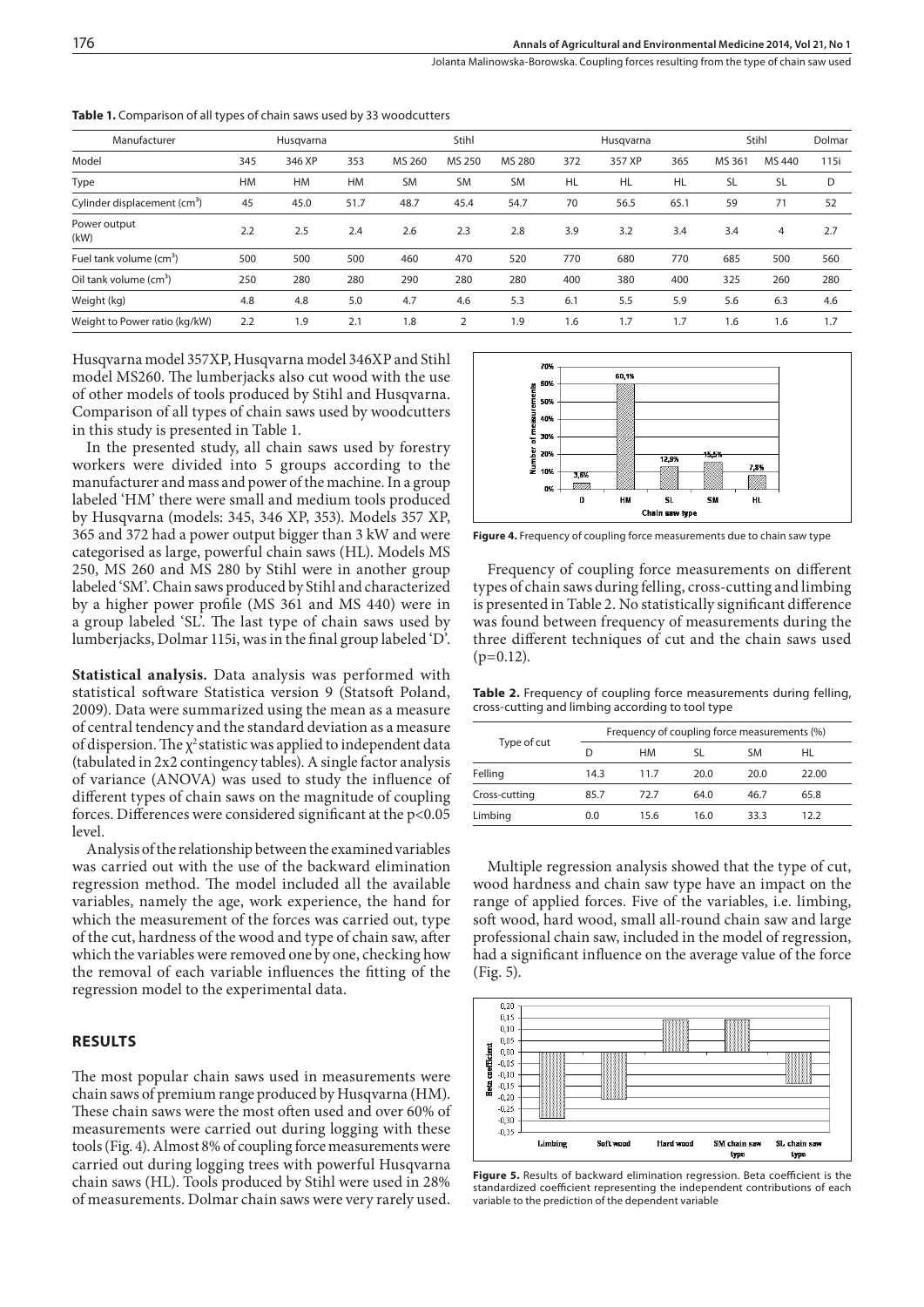Jolanta Malinowska-Borowska . Coupling forces resulting from the type of chain saw used

There was a negative relationship between coupling forces and limbing (Beta  $<$  0). More specifically, limbing required less force than cutting a tree into blocks, which constituted the reference point. Soft deciduous trees required using less force in comparison with coniferous trees, which were classified as wood of moderate hardness. Felling hard wood, i.e. birch, oak and beech, required bigger forces than felling coniferous trees. The type of the chain saw also had an influence on the force value. Larger forces were measured during cutting with small tools (Beta > 0). Woodcutters using powerful chain saws applied smaller coupling forces. Mean coupling forces registered for five different types of chain saws are included in Table 3.

**Table 3.** Mean values of forces exerted by woodcutters on different chain saw types (n=193)

| Chain saw type | No. of mean forces<br>registered | Mean force $\pm$ SD (N) |  |  |
|----------------|----------------------------------|-------------------------|--|--|
| <b>SM</b>      | 30                               | $53.6 + 35.9$           |  |  |
| D              | 7                                | $48.3 + 16.3$           |  |  |
| НM             | 116                              | $44.2 + 28.7$           |  |  |
| HL             | 15                               | $41.3 + 2.6$            |  |  |
| SL.            | 25                               | $33.8 + 21.4$           |  |  |
| Total          | 193                              | $44.2 + 28.7$           |  |  |
|                |                                  |                         |  |  |

The largest mean forces which exceeded 50 N, were exerted on chain saws of the SM type. More powerful chain saws produced by Stihl needed smaller forces of about 33.8 N. Forces exerted by lumberjacks on models MS 361 and MS 440 by Stihl were the smallest forces measured. Chain saws produced by Husqvarna, characterized by higher power, also needed smaller forces than universal models manufactured by this company. Although chain saws of the SM and HM type had comparable weight and power, the forces measured on these tools differed. There was also a difference between coupling forces measured on tools type HL and SL, characterized by similar parameters but produced by different manufacturers. The mean value of coupling forces registered during cutting with Dolmar was 48.3 N. The type of tool did not significantly influence the average value of force exerted on the chain saw by professional fellers  $(F_{4.188}=1.78)$ . A detailed analysis only suggests that larger forces are used during cutting trees with tool categorized as SM. Powerful chain saws required the application of smaller forces than other tools (Tab. 3).

## **DISCUSSION**

The coupling forces applied on different types of chain saws while being operated by professional fellers have been presented. Although many factors could affect the coupling forces exerted by woodcutters on chain saws, the presented study considered only the impact of power and size of chain saws on the magnitude of the coupling forces. No other scientific reports concerning the measurement of forces exerted on chain saws by forestry workers in real field conditions have been found.

The average value of the force measured as part of the presented study can be compared with the results obtained by Scalise et al., who used pressure sensors wrapped around the handle to measure grip forces [20]. The measurements were carried out in the laboratory with the participation of six individuals, including three chain saw operators. The manufacturer of the chain saw, however, was not stated, but taking into account the mass and power (5.4 kg / 2.3 kW) of the tool, it seems that the chain saw used was small and universal. The mean push force was 31.5 N and mean grip force applied by woodcutters to working at maximal speed but not cutting tool was 46.7 N. During cross-cutting, lumberjacks used a lower value of grip forces, amounting 23 N. Coupling force as a sum of the gripping force and the push or pull force was about 45 N. Nonetheless, the order of magnitude of the force corresponds quite well with the results obtained in the presented study.

Laboratory measurements of coupling forces applied on chain saws by their operators were also carried out by the Institute for Occupational Health and Safety of German Statutory Accident Insurance (BGIA) at the Stihl facility in July 2008. The tool used in this study was a chain saw manufactured by Stihl, model MS 361. Stihl MS 361 was characterised by a power of 4.6 kW and weight of 5.6 kg. This was also the tool used by the lumberjacks participating in the presented study (SL). The forces exerted by six subjects during a felling operation were measured by sensors produced by Novel GmbH in Munich, Germany. The mean value of the force – 75 N – was much higher than in the presented study [21].

Forces exerted on chain saws were also studied by Wójcik and Skarżyński [22]. Measurements were carried out in a laboratory with the use of a tensometric measuring set manufactured by SENSOR-AT. Husqvarna model 254 XP, characterized by a cylinder displacement of  $54 \text{ cm}^3$  and power output of 3 kW, was used in that study. Parameters were similar to those found in HM tools. The number of subjects was not given in the study. Mean force measured on the rear handle was about 65 N. The range of forces (46 – 82 N) corresponds quite well to the results obtained in the presented study. However, in a study by Wójcik and Skarżyński, the mean force exerted on the front handle of a chain saw was bigger and amounted about 90 N (range: 64 – 120 N). In the presented study, no statistical difference was found between mean values of coupling forces exerted by the right and left hand.

In the presented study, smaller coupling forces were used during cutting with large powerful chain saws. On the other hand, with the increase in weight of the chain saw, the cardiovascular strain also increases. The heavier chain saw has greater power and imposes a significantly greater cardiovascular strain than a lighter chain saw [23]. The coupling forces exerted on powerful tools are smaller than the forces exerted on universal chain saws. It seems that from the ergonomic point of view the most desirable chainsaw should be very light and very powerful. However, mass and power are not the only parameters which influence coupling forces. Although chain saws of the SM and HM type have comparable weight and power, the mean forces measured on these tools differed. There was also a difference between coupling forces measured on small machines produced by two different manufacturers. The forces exerted by skilled forestry workers on SM chain saws were about 10 N larger than the forces exerted on comparable chain saws produced by Husqvarna.

According to the findings presented in this paper, measurements of coupling forces exerted by forestry